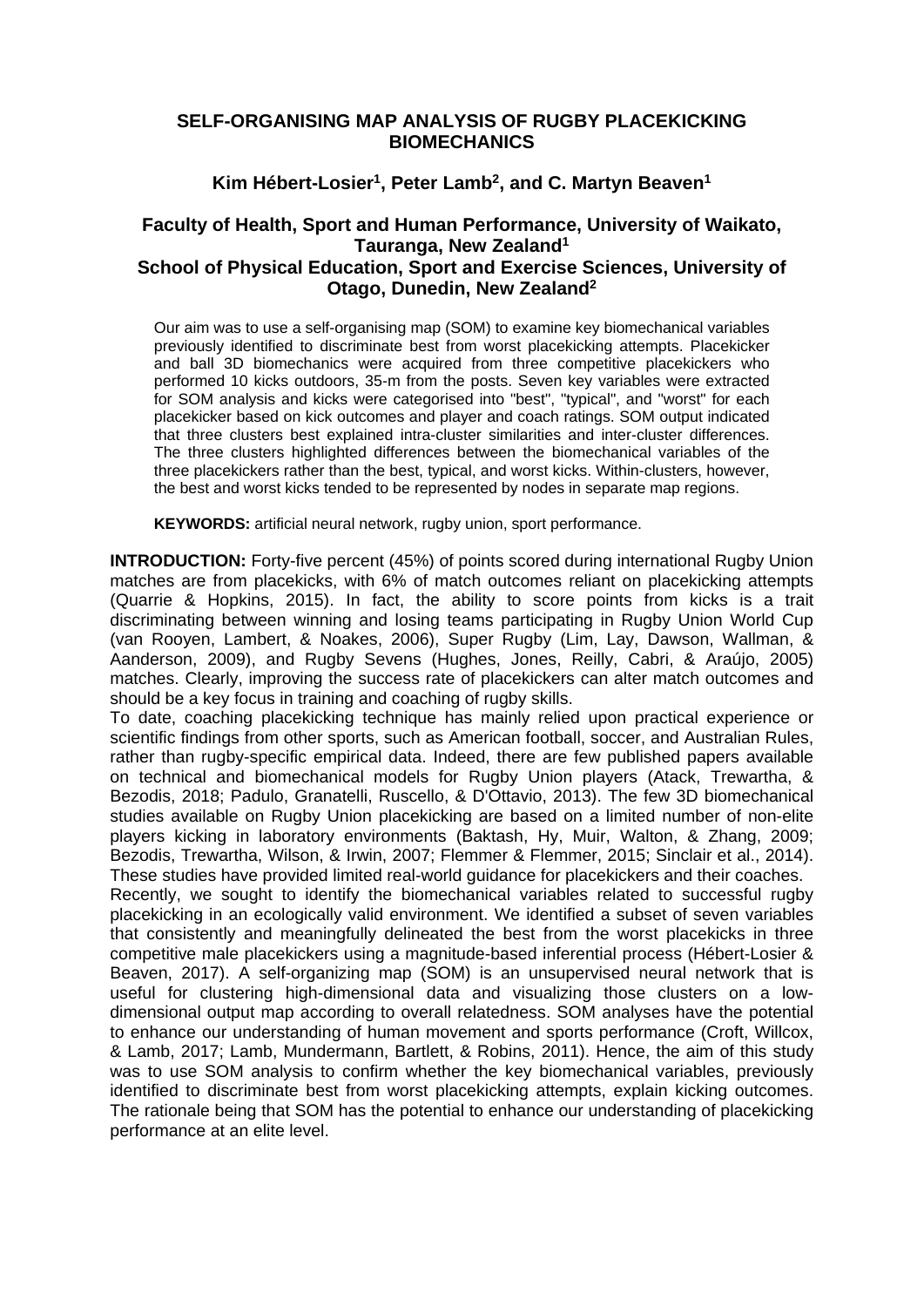**METHODS:** Three competitive male placekickers performed 10 kicks outdoors, 35 m from the goalposts. Placekicker and ball 3D biomechanics were collected at 300-Hz using an 8 camera 3D motion capture system (Qualisys AB, Sweden). Coach and player perceptions or kicking performance and placekick outcomes were recorded to define the three "best" and three "worst" kicks for each player. The remaining kicks were deemed to represent "typical" placekicking attempts.

Seven key biomechanical variables relating to placekicking success were extracted from all placekicking trials using the Visual3D software (C-Motion, USA). These seven variables were selected as they consistently and meaningfully delineated the best from the worst placekicking performances according to previous magnitude-based inferential analyses performed on these data (Hébert-Losier & Beaven, 2017). The biomechanical variables of interest were: centre of mass (CoM) forward speed at ball contact; CoM resultant speed at ball contact; CoM resultant speed maintenance at ball contact; knee flexion angle at ball contact; hip flexion angle at ball contact; maximal knee flexion angle during swing; and trunk rotational alignment in relation to the kicking direction during the swing phase.

The SOM analysis performed on the data set provided maps consisting of a lattice of nodes, each of which has an associated prototype vector with values that are attained through an iterative process. The dimensionality of the prototype vectors matches that of the input data – that is, the number of biomechanical variables used. The competitive learning algorithm and the neighbourhood function dictate that similar nodes and their prototype vectors are located in similar map regions, thus preserving the topology of the input data. The SOM clustering algorithm that produces a number of clusters with the smallest Davies–Bouldin index is considered to reflect the most representative algorithm given that this index is defined as a function of the ratio of the intra-cluster scatter to the inter-cluster separation.

**RESULTS:** The SOM output indicated that there was a strong three-cluster solution (i.e., minimum Davies-Bouldin index), which best explained intra-cluster similarities and intercluster differences (Figure 1). Further inspection of the data showed that the three-cluster solution separated the three placekickers rather than the best, typical, and worst kicking performances (Figure 2). Within-clusters, however, the best kicks tended to be represented by nodes located in the left side of the cluster, whereas the worst kicks were further represented by nodes on the opposite side of each cluster [Figure 2 (A) and (B)]. The differences between individuals can be observed by considering the separate biomechanical variables across the three clusters (Figure 3).



**Figure 1. (A) Davies-Bouldin index for clusters** *k* **= 2, …, 11; (B) SOM output grid visualisation. The respective clusters are identified by numbers.**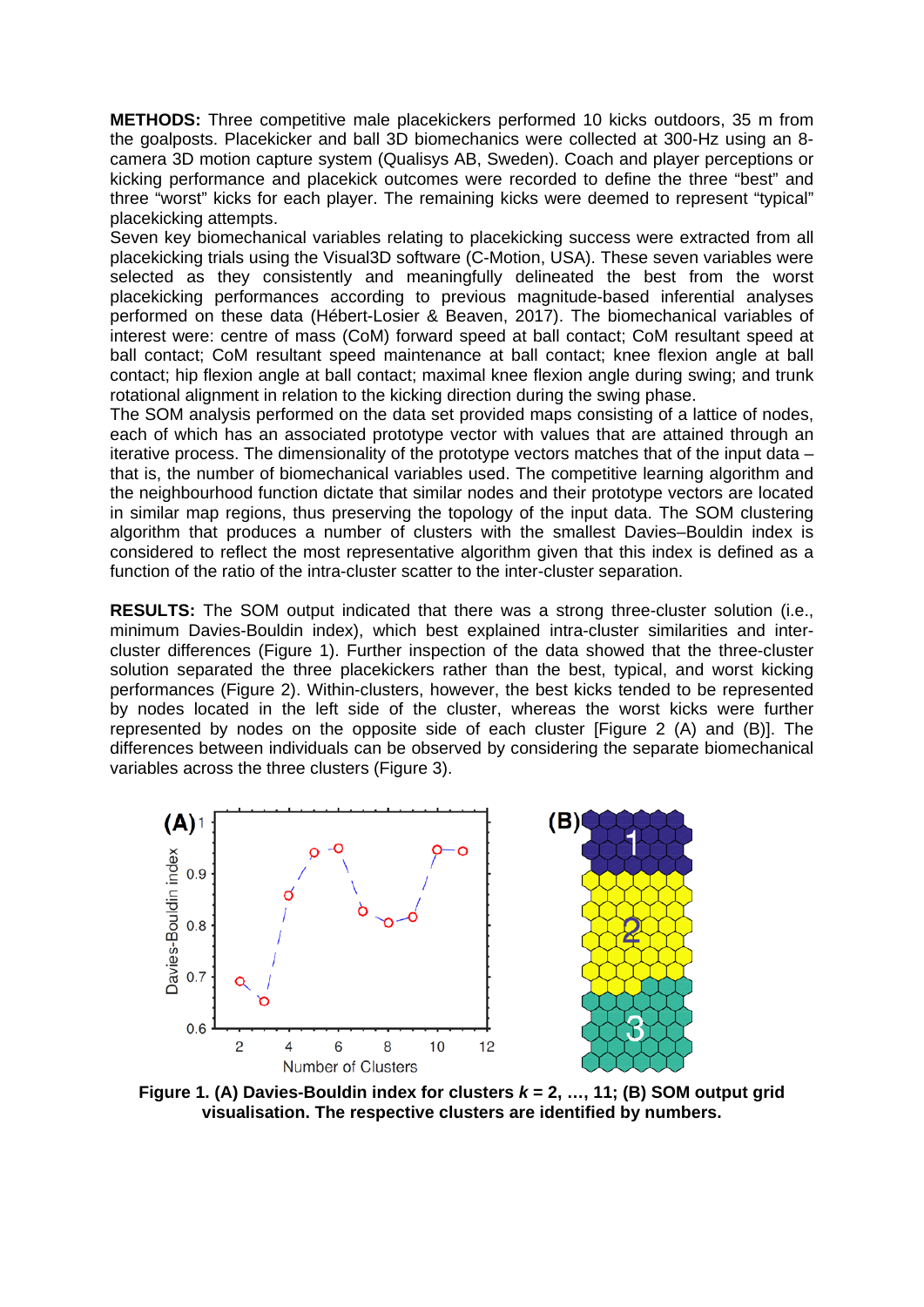

**Figure 2. Self-organizing map (SOM) grids locating the three kickers (K1, K2, K3) in the** 



**Figure 3. Self-organizing map (SOM) components corresponding to selected biomechanical variables. Variables shown are: (A) centre of mass (CoM) speed maintenance during ball contact; (B) knee flexion angle at ball contact; and (C) maximal knee flexion angle during swing.**

**DISCUSSION:** The SOM clusters separated the placekickers rather than the best, typical, and worst placekicking attempts. This finding suggests that for the seven biomechanical variables examined, the majority of the variability in placekicking biomechanics resulted from inter-individual variation in placekicking technique rather than from placekicking outcome. Indeed, there was no overlap between kickers in the SOM, which suggests that the previously identified key biomechanical variables relating to placekicking success were driven by specific placekickers rather than from the cohort of placekickers. However, withinclusters, there was a tendency for the best kicks to congregate to one region of the map, suggesting similar relative biomechanical responses between players when kicking performances were at their best; but different biomechanical performances in absolute terms. The relationship between placekicking outcome and biomechanics in this group of players is a non-linear one, which implies that placekicking technique development or training needs to be on an individual level rather than at a group level. The current SOM results go against optimal movement template approaches in placekicking skill acquisition and coaching. Rather, the results appear to indicate that different kickers use idiosyncratic ways to optimise kicking performance, although the SOM findings might simply reflect the small sample size. Indeed, the current study is limited by its small sample size, and more data are needed to

confirm our results and to make practical recommendations. The addition of more placekicking trials and players may better enable the identification of best and worst trials through SOM analyses, or of subgroups who perform similarly from a biomechanical perspective. Numerous effective movement templates may be identified that can be used by different players to enhance placekicking outcomes. Performing SOM analyses on the